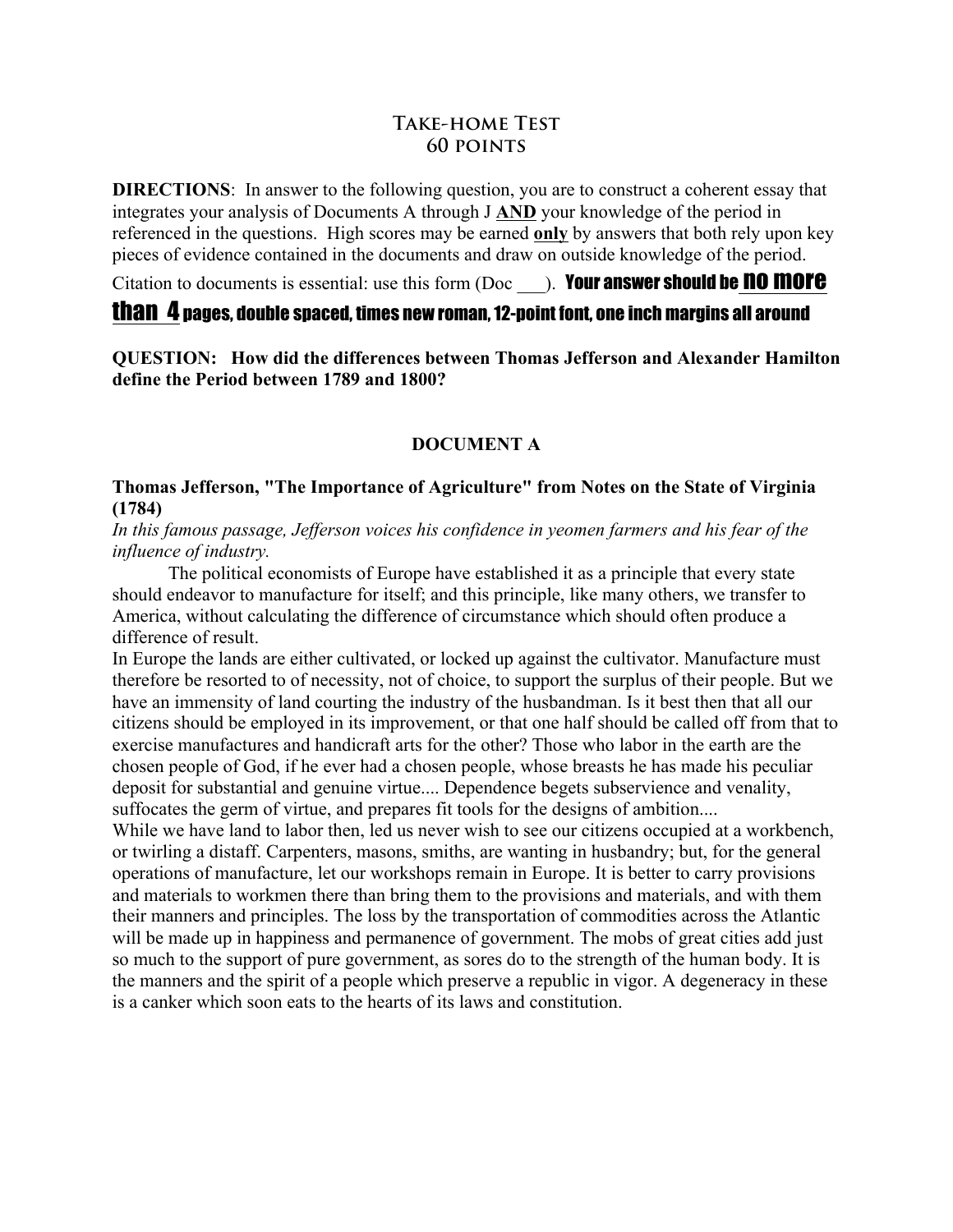## **DOCUMENT B**

## **Alexander Hamilton, "Report on the Subject of Manufactures" (1791)**

*In the following report to Congress, Alexander Hamilton, President Washington's Secretary of the Treasury, sets forth the advantages of a manufacturing system, and he forecasts the changes which later came with the growth of industry.* 

The expediency of encouraging manufactures in the United States... appears at this time to be generally admitted. The embarrassments which have obstructed the progress of our external trade, have led to serious reflections on the necessity of enlarging the sphere of our domestic commerce.... [Other nations regulations against our agricultural produce] beget an earnest desire that a more extensive demand for that surplus may be created at home...

[Both the manufacturer and the farmer] furnishes a certain portion of produce of his labor to the other, and each destroys a corresponding portion of the produce of the labor of the other. In the meantime, the maintenance of two citizens, instead of one, is going on; the State has two members instead of one; and they, together, consume twice the value of what is produced from the land....

It may be inferred that manufacturing establishments not only occasion a positive augmentation of the produce and revenue of the society, but that they contribute essentially to rendering them greater than they could possibly be without those establishments....

[Increasing manufacturing encourages all of the following benefits]....

3. [Manufacturing institutions] afford occasional and extra employment to industrious individuals and families, who are willing to devote... [their leisure time] as a resource for multiplying their acquisitions or their enjoyments. The husbandman himself experiences a new source of profit and support from the increased industry of his wife and daughters, invited and stimulated by the demands of the neighboring manufactories.... Women and children are rendered more useful, and the latter more early useful, by manufacturing establishments....

4. [Many] would probably flock from Europe to the United States to pursue their own trades and professions....

5. There is, in the genius... of this country, a particular aptitude for mechanic improvements, it would operate as a forcible reason for giving opportunities to the exercise of that species of talent, by the propagation of manufactures. . . .

7. [This] is the principle means by which the establishment of manufactures contributes to an augmentation of produce or revenue of a country, and has an immediate and direct relation to the prosperity of agriculture. . . .

The foregoing considerations seem sufficient to establish, as general propositions, that it is the interest of nations to diversify the industrious pursuits of the individuals who compose them; that the establishment of manufactures is calculated not only to increase the general stock of useful and productive labor, but to improve the state of agriculture in particular, - certainly to advance the interests of those who are engaged in it....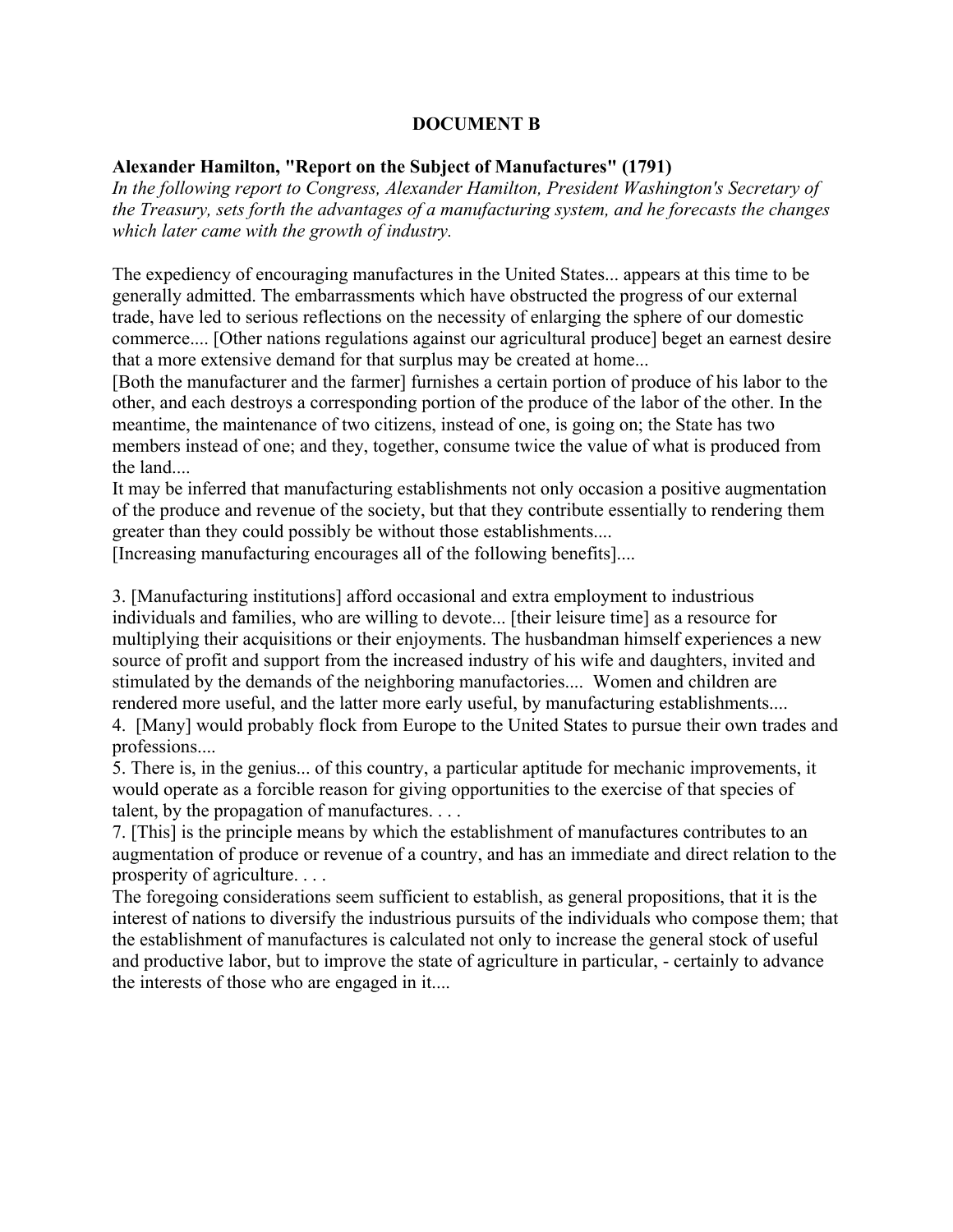## **DOCUMENT C**

## **Thomas Jefferson "Opinion on the Constitutionality of the Bank of the United States" (1791)**

*There were only three banks in the entire country when Alexander Hamilton, in 1790, proposed the Bank of the United States to be modeled on the Bank of England. It would be a private institution under strict governmental supervision, and it would be useful to the United States Treasury in issuing notes, in safeguarding surplus tax money, and in facilitating numerous public financial transactions. President Washington questioned whether creating a bank was constitutional or whether it was an unconstitutional abuse of Congressional powers. Before signing the bank bill, Washington solicited the views of some of his cabinet members. The opinion of Jefferson, given below, elicited a rebuttal from Hamilton, which is the following document.* 

I consider the foundation of the Constitution as laid on this ground-- that all powers not delegated to the United States by the Constitution, nor prohibited by it to the states, are reserved to the states, or to the people. (10th Amendment). To take a single step beyond the boundaries thus specifically drawn around the powers of Congress is to take possession of a boundless field of power, no longer susceptible of any definition.

The incorporation of a bank, and the powers assumed by this bill, have not, in my opinion, been delegated to the United States by the Constitution.

It would reduce the whole instrument to a single phrase, that of instituting a Congress with power to do whatever would be for the good of the United States; and, as they would be the sole judges of the good or evil, it would be also a power to do whatever evil they please.

The second general phrase is "to make all laws necessary and proper for carrying into execution the enumerated powers." But they can all be carried into execution without a bank. A bank therefore is not necessary, and consequently not authorized by this phrase. It has been much urged that a bank will give great facility or convenience in the collection of taxes. Suppose this were true; yet the Constitution allows only the means which are "necessary," not those which are merely "convenient," for effecting the enumerated powers. If such a latitude of construction be allowed to this phrase as to give it any non-enumerated power, it [the latitude] will go to for every one; for there is not one [power] which ingenuity may not torture into a convenience, in some instance or another, to some one of so long a list of enumerated powers. It would swallow up all the delegated powers [of the states], and reduce the whole to one power, as before observed. Therefore it was that the Constitution restrained them to the necessary means, that is to say, to those means without which the grant of power would be nugatory [illusory]. . . Can it be thought that the Constitution intended that for a shade or two of convenience, more or less, Congress should be authorized to break down the most ancient and fundamental laws of the several States.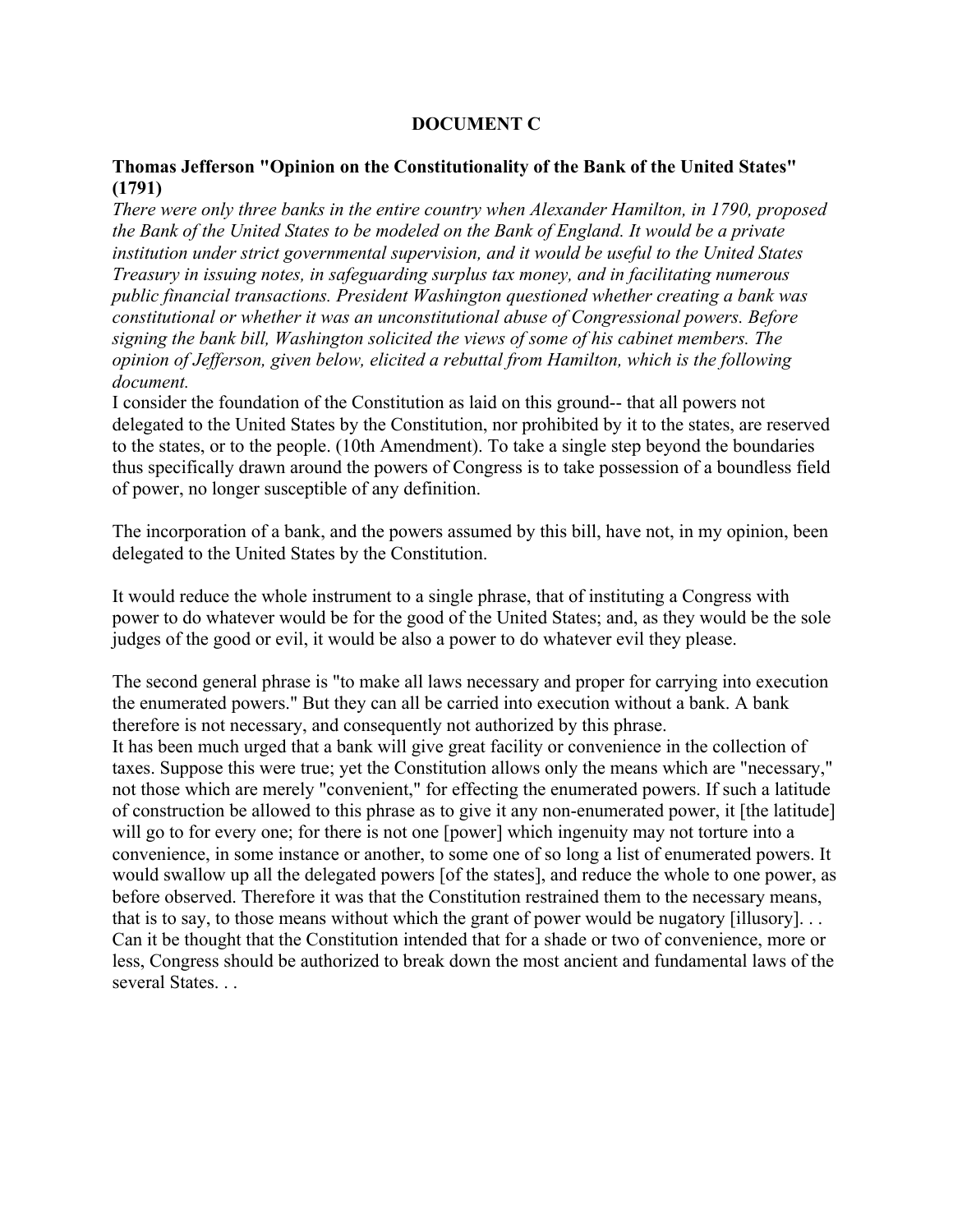### DOCUMENT D

## **Alexander Hamilton, "Opinion on the Constitutionality of the Bank of the United States" (1791)**

*Hamilton supported the bank and defended its constitutionality from Jefferson's attacks.* 

If the end be clearly comprehended within any of the specified powers, and if the measure have an obvious relation to that end, and is not forbidden by any provision of the Constitution, it may safely be deemed to come within the compass of national authority.

There is also this further criterion, which may materially assist the decision: Does the proposed measure abridge a pre-existing right of any state or of any individual? If it does not, there is a strong presumption in favor of its constitutionality...

... "Necessary" often means no more than needful, requisite, incidental, useful, or conducive to... [A] restrictive interpretation of the word "necessary" is also contrary to the sound maxim of construction, namely, that the powers contained in a constitution... ought to be construed liberally in advancement of the public good.

A hope is entertained that it has, by this time, been made to appear to the satisfaction of the President, that a bank has a natural relation to the power of collecting taxes--to that of regulating trade--doe that of providing for the common defense--and that, as the bill under consideration contemplates the government in the light of a joint proprietor of the stock of the bank, it brings the case within the provision of the clause of the Constitution which immediately respects [relates to] the property of the United States [Evidently Article IV, Sec. III, para. 2: "The Congress shall have the power to... make all needful rules and regulations respecting the territory or other property belonging to the United States..."]

#### **DOCUMENT E**

#### **George Washington to Thomas Jefferson, August 23, 1792**

(Private) Mount Vernon, August 23, 1792.

### \* \* \*

How unfortunate, and how much is it to be regretted then, that whilst we are encompassed on all sides with avowed enemies and insidious friends, that internal dissensions should be harrowing and tearing our vitals. The last, to me, is the most serious, the most alarming, and the most afflicting of the two. And without more charity for the opinions and acts of one another in Governmental matters, or some more infallible criterion by which the truth of speculative opinions, before they have undergone the test of experience, are to be forejudged than has yet fallen to the lot of fallibility, I believe it will be difficult, if not impracticable, to manage the Reins of Government or to keep the parts of it together: for if, instead of laying our shoulders to the machine after measures are decided on, one pulls this way and another that, before the utility of the thing is fairly tried, it must, inevitably, be torn asunder. And, in my opinion the fairest prospect of happiness and prosperity that ever was presented to man, will be lost, perhaps for ever!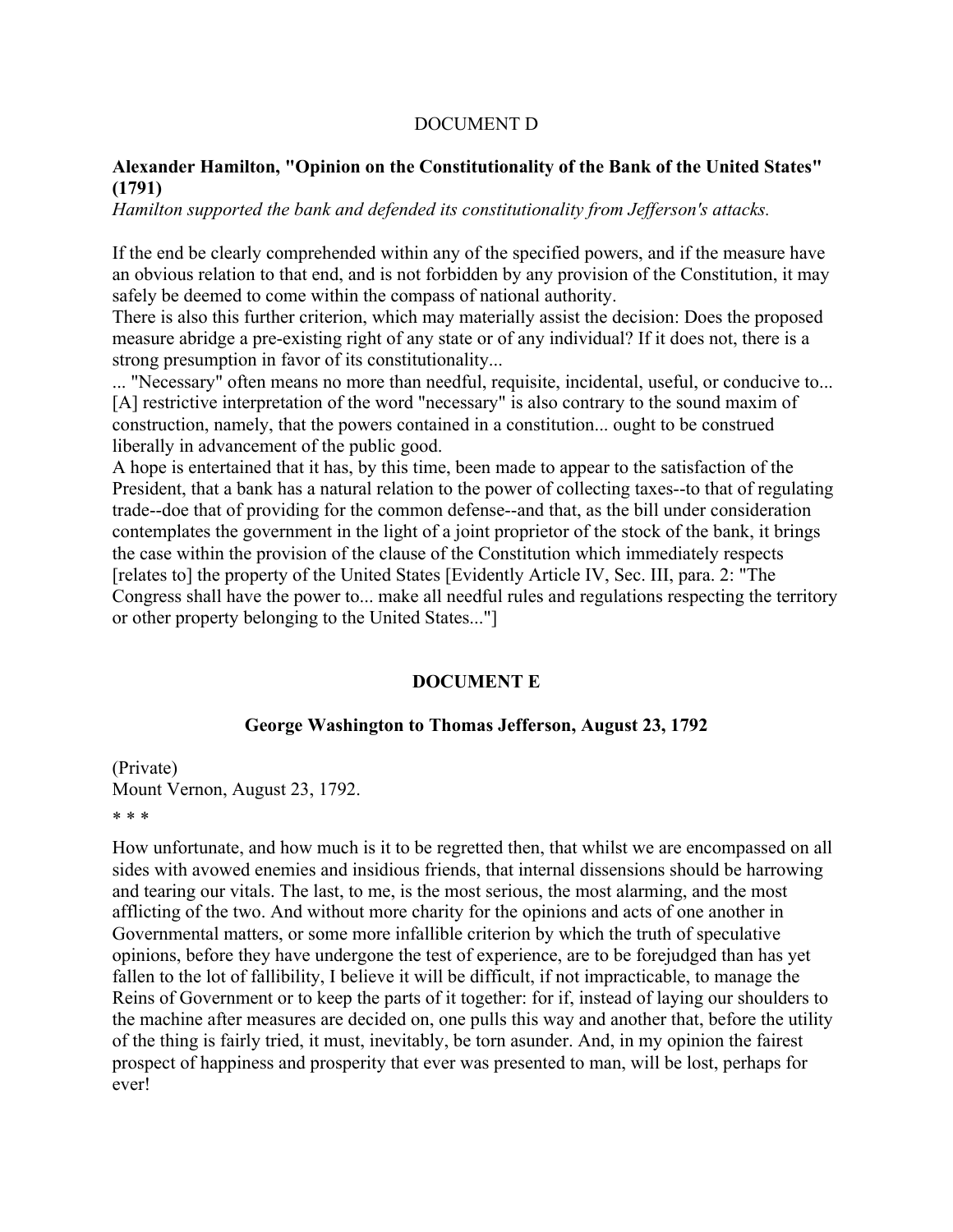My earnest wish, and my fondest hope therefore is, that instead of wounding suspicions, and irritable charges, there may be liberal allowances, mutual forbearances, and temporising yieldings on *all sides*. Under the exercise of these, matters will go on smoothly, and, if possible, more prosperously. Without them every thing must rub; the Wheels of Government will clog; our enemies will triumph, and by throwing their weight into the disaffected Scale, may accomplish the ruin of the goodly fabric we have been erecting.

I do not mean to apply these observations, or this advice to any particular person, or character. I have given them in the same general terms to other Officers of the Government; because the disagreements which have arisen from difference of opinions, and the Attacks wch. have been made upon almost all the measures of government, and most of its Executive Officers, have, for a long time past, filled me with painful sensations; and cannot fail I think, of producing unhappy consequences at home and abroad.

### **DOCUMENT F**

#### **Hamilton's views on the French Revolution Date Unknown**

...The cause of France is compared with that of America during its late revolution. Would to heaven that the comparison were just. Would to heaven we could discern in the mirror of French affairs the same humanity, the same decorum, the same gravity, the same order, the same dignity, the same solemnity, which distinguished the cause of the American Revolution Clouds and darkness would not then rest upon the issue as they now do. I own I do not like the comparison.

...There was a time when all men in this country entertained the same favorable vies of the French Revolution. At the present time, they all still unite in the wish that the troubles of France may terminate in the establishment of a free and good government; and dispassionate, weeinformed men must equally unite in the doubt whether this be likely to take place under the auspices of those who now govern... that country. But agreeing in these two points, there is a great and serious diversity of opinion as to the real merits and probable issue of the French Revolution.

### **DOCUMENT G**

#### **The Alien and Sedition Acts, 1798**

Sec. 2. And be it further enacted, That if any person shall write, print, utter, or shall cause of procure to be written, printed, uttered or published, or shall knowingly and willingly assist or aid in writing, printing, uttering of\r publishing And false, scandalous and malicious writing or writings against the government of the United States, with intent to defame the said government, or either house of the said Congress, or the said President, or the bring them, or either of them, into contempt or disrepute; or to excite against them, or either or any of them, the hatred of the good people of the United States, or to excite any unlawful combinations therein, for opposing or resisting any law of the United States, or any act of the President of the United States done in pursuance of any such law, or of the powers in him vested by the constitution of the United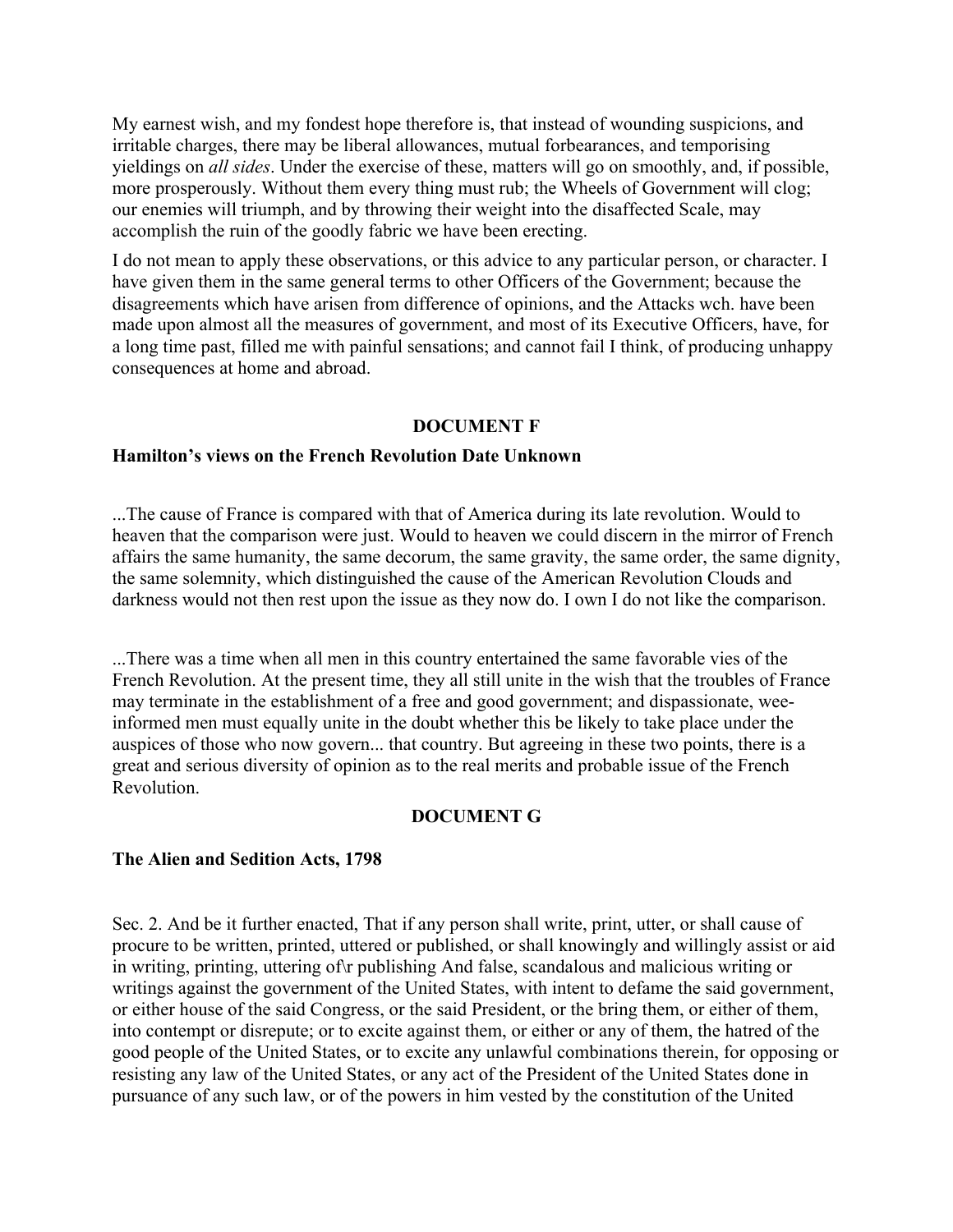States, or to resist, oppose, or defeat any such law or act, or to aid, encourage or abet any hostile designs of any foreign nation against the United States, their people or government, then such person, being thereof convicted before any court of the United States having jurisdiction thereof, shall be punished by a fine not exceeding two thousand dollars, and by imprisonment not exceeding two years.

# **DOCUMENT H The Kentucky Resolutions of 1798-99 (Jefferson)**

The representatives of the good people of this commonwealth [of Kentucky], in General Assembly convened, have maturely considered the answers of sundry states in the Union, to [the ongoing debate and discussion of]... certain unconstitutional laws of Congress, commonly called the Alien and Sedition Laws, would be faithless, indeed, to themselves and to those they represent, were they silently to acquiesce in the principles and doctrines attempted to be maintained.... Our opinions of these alarming measures of the general government, together with our reasons for those opinions, were detailed with decency, and with temper and submitted to the discussion and judgment of our fellow-citizens throughout the Union.... Faithful to the true principles of the federal Union, unconscious of any designs to disturb the harmony of that Union, and anxious only to escape the fangs of despotism, the good people of this commonwealth are regardless of censure or calumniation. Lest, however, the silence of this commonwealth should be construed into an acquiescence in the doctrines and principles advanced... therefore,

Resolved, That this commonwealth considers the federal Union, upon the terms and for the purposes specified in... [the Constitution], conducive to the liberty and happiness of the several states: That it does now unequivocally declare its attachment to the Union, and to that compact... and will be among the last to seek its dissolution: That if those who administer the general government be permitted to transgress the limits fixed by that compact [the Constitution], by a total disregard to the special delegations of power therein contained, an annihilation of the state governments... will be the inevitable consequence: [That the construction of the Constitution argued for by many] state legislatures, that the general government is the exclusive judge of the extant of the powers delegated to it, stop not short of despotism - since the discretion of those who administer the government, and not the Constitution, would be the measure of their powers: That the several states who formed that instrument [the Constitution] being sovereign and independent, have the unquestionable right to judge of the infraction; and, That a nullification of those sovereignties, of all unauthorized acts done under the color of that instrument is the rightful remedy: That this commonwealth does, under the most deliberate reconsideration, declare, that the said Alien and Sedition Laws are, in their opinion, palpable violations of the said Constitution.... although this commonwealth, as a party to the federal compact, will bow to the laws of the Union, yet, it does at the same time declare, that it will not now, or ever hereafter, cease to oppose in a constitutional manner, every attempt at what quarter soever offered, to violate that compact.... This commonwealth does now enter against [the Alien and Sedition Acts] in solemn PROTEST.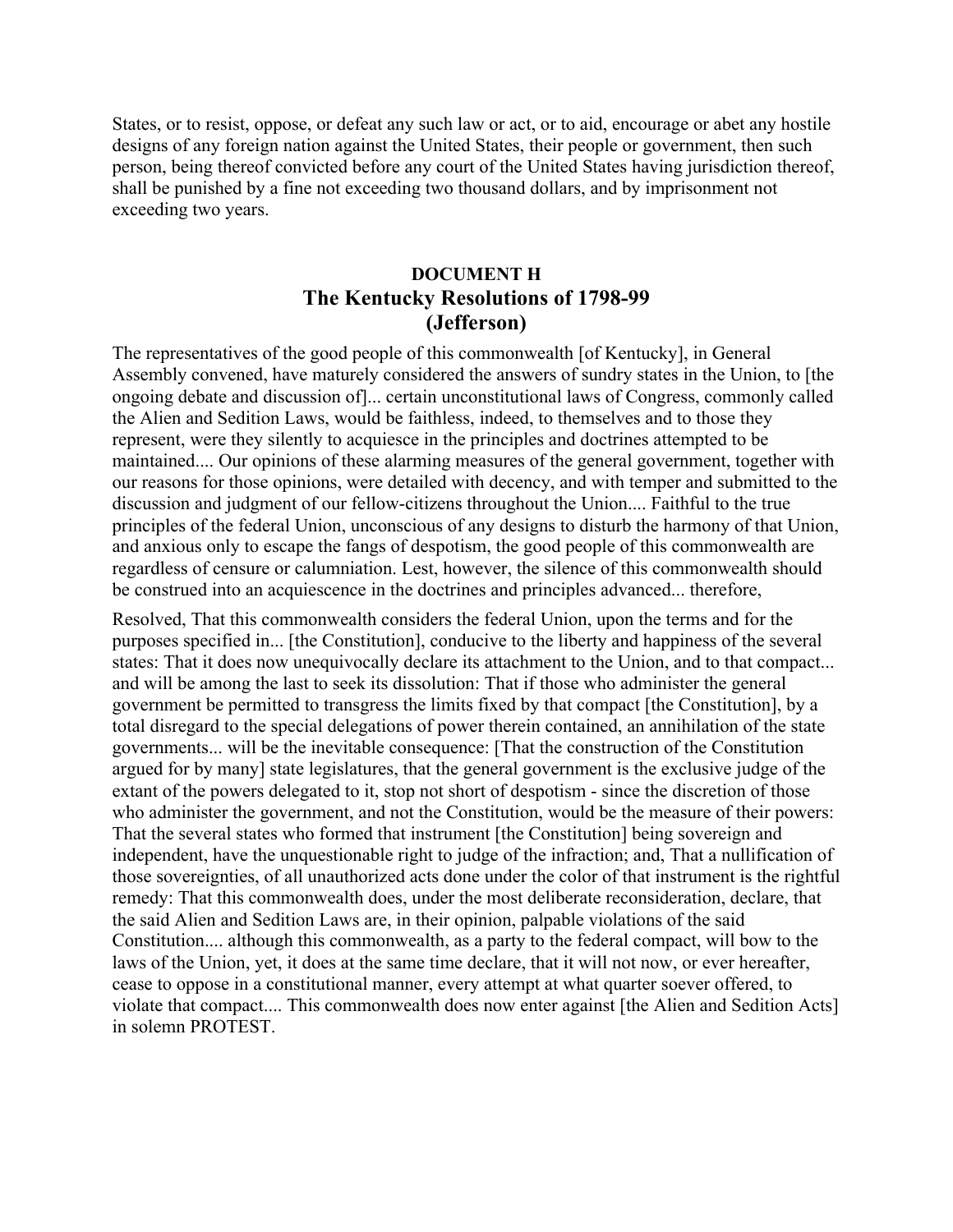## **DOCUMENT I**

## **New Hampshire's Responses to the Virginia and Kentucky Resolutions (1799)**

*Every State from Maryland north replied to the Virginia and Kentucky Resolutions, rejecting the constitutional principles set forth by Jefferson and Madison. The following is a brief excerpt of the response of the legislatures of New Hampshire.* 

New Hampshire Resolution on the Kentucky and Virginia Resolutions (June 1799): The legislature of New Hampshire unequivocally expresses a firm resolution to maintain and defend the Constitution of the United States... against every aggression, either foreign or domestic....

The state legislatures are not the proper tribunals to determine the constitutionality of the laws of the general government... the duty of such decision is properly and exclusively confided in the judicial department.

If the legislature of New Hampshire, for mere speculative purposes were to express an opinion on the... Alien and Sedition Bills, that opinion would unreservedly be that those acts are constitutional.

## **DOCUMENT J**

## **Thomas Jefferson, "First Inaugural Address" (1801)**

*Some historians call the election of 1800, the Revolution of 1800. It marked the first transfer of power from one political party - the elitist Federalists led by John Adams - to another - the more democratic Democratic-Republicans (referred to as the Republicans) led by Thomas Jefferson . Jefferson delivered the following address upon being sworn in the nation's third president.* 

[The results of the election of 1800] now decided by the voice of the nation, announced according to the rules of the Constitution, all will, of course arrange themselves under the will of the law, and unite in common efforts for the common good. All, too, will bear in mind this sacred principle, that though the will of the majority is in all cases to prevail, that will to be rightful must be reasonable; that the minority possesses their equal rights, which equal law must protect, and to violate would be oppression. Let us, then, fellow citizens, unite with one heart and one mind. Let us restore to social intercourse that harmony and affection without which liberty and even life itself are but dreary things. And let us reflect that, having banished from our land that religious intolerance under which mankind so long bled and suffered, we have gained little if we countenance a political intolerance as despotic, as wicked, and capable of as bitter and bloody persecutions.... Every difference of opinion is not a difference of principle. We have called by different names brethren of the same principle. We are all Republicans, we are all Federalists. If there be any among us who would wish to dissolve this Union or to change its republican form, let them stand undisturbed as monuments of the safety with which error of opinion may be tolerated where reason is left free to combat it. I know, indeed, that some honest men fear that a republican government cannot be strong, that this Government is not strong enough; but would